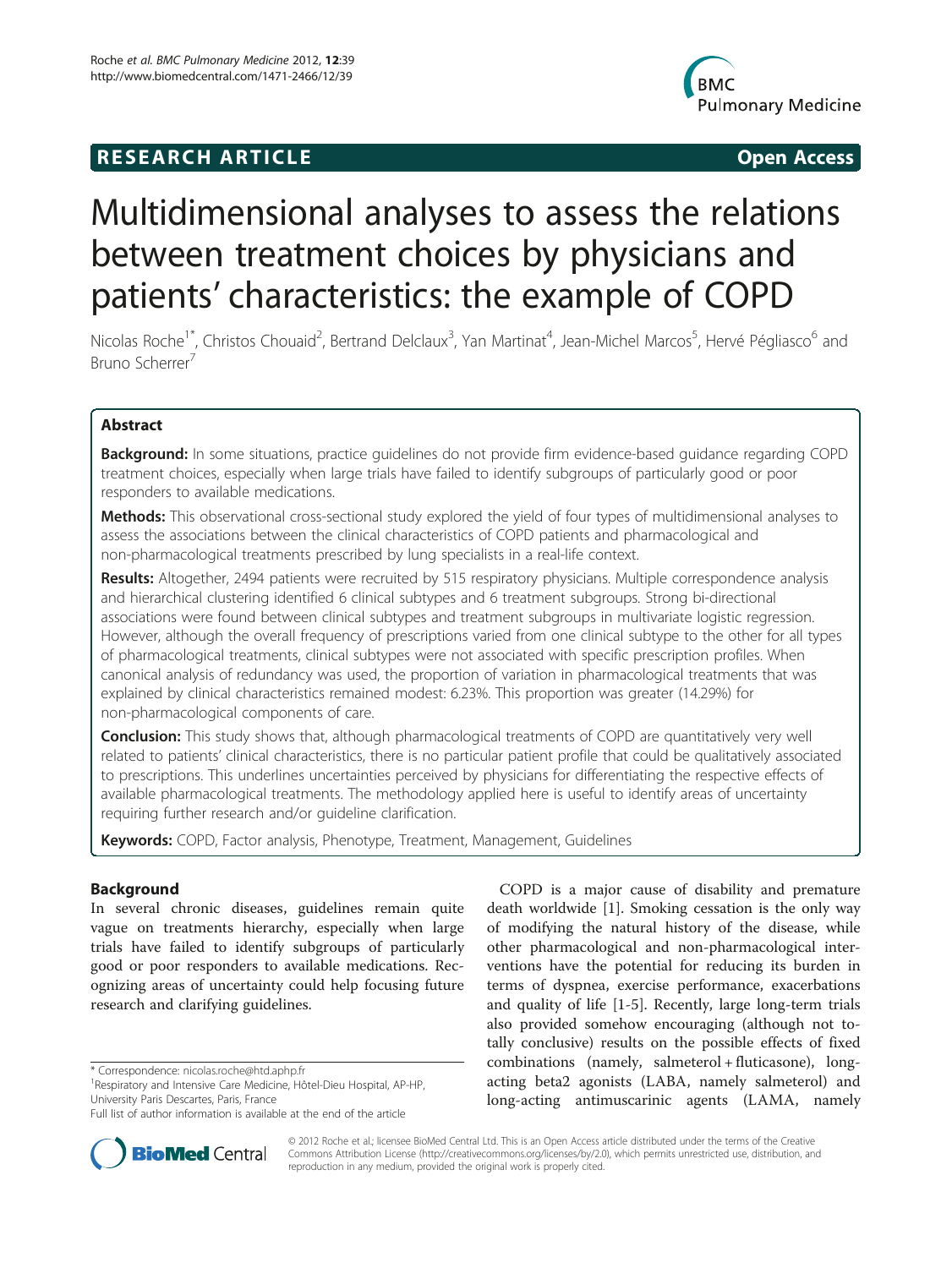tiotropium) on mortality and decline in lung function [[2,3,6,7\]](#page-8-0). In parallel, during the last decade many studies underlined the multi-component character of the disease [[8\]](#page-9-0) and rehabilitation was found highly effective at fighting the decrease in exercise performance and daily activity at all disease stages [[9\]](#page-9-0).

But the complexity of the disease implies that there is no unique phenotype: for instance, the weight of comorbidities or the frequency of exacerbations vary from one patient to another [[8,10,11\]](#page-9-0), as well as the respective contributions of airways disease and emphysema [\[12](#page-9-0)]. This area has been the topic of several recent studies aiming at identifying clinically relevant phenotypes or developing prognostic scores [\[13,14\]](#page-9-0). The use of some clinical characteristics has been advocated to guide treatment choices in COPD:  $FEV<sub>1</sub>$  is the main cited criterion, together with the repetition of exacerbations and the level of dyspnea [\[1\]](#page-8-0). Some algorithms propose rules to modulate treatments when the disease severity and impact increase [\[15](#page-9-0)]. However, while LAMA, LABA or ICS + LABA combinations have been shown to relieve dyspnea, decrease exacerbations frequency and improve quality of life [\[2,3](#page-8-0)], studies have been unable to clearly identify subgroups of subjects responding particularly well to a given medication [[16](#page-9-0)-[20\]](#page-9-0). For instance, in one of the above-mentioned clinical trials, a favourable effect of tiotropium on lung function decline was found only in GOLD 2 patients, suggesting the possibility of a better responding subgroup; however, there was no interaction between symptomatic effects and patients' characteristics [[2\]](#page-8-0). Thus, in many situations several therapeutic options are available, without clear-cut differentiation in terms of target populations.

Finally, several studies including some performed in France found that treatment choices by physicians differ sometimes markedly from guidelines recommendations, e.g., regarding the use of inhaled corticosteroids [\[21-23](#page-9-0)]. For these treatments as well as for choices between bronchodilators, the criteria on which physicians rely are quite unclear.

This observational study was performed to identify the patients characteristics associated with treatment choices in COPD patients visiting a respiratory physician at stable state. More generally, it aimed at exploring whether multidimensional analyses performed with no a priori hypothesis could link some typologies of clinical characteristics to some typologies of treatments, using data that are readily available in routine practice.

### Methods

### Study design

This was an observational study of COPD patients recruited by 515 respiratory physicians. Each of them was asked to recruit the first 5 consecutive patients with

COPD (GOLD diagnostic criteria) who visited him/her at stable state and agreed to participate. All GOLD stages could be enrolled, as well as at-risk patients  $(i.e.,$ presence of chronic bronchitis with normal lung function, previously GOLD stage 0). Patients were not included if they reported an exacerbation during the last 4 weeks, when no lung function data was available during the past 2 years or when they suffered from a significant comorbidity compromising the short-term prognosis. All patients provided informed consent before inclusion and the study was approved by the ethics committee of Versailles (France).

### Collected data

The following data were recorded: socio-demographic characteristics, risk factors (active and passive smoking, occupational exposures), history of COPD (year of first symptoms and year of diagnosis), comorbidities, number and severity of exacerbations, most recent lung function data, symptoms (cough, sputum production, MRC dyspnea grade) using questions derived from the European Communicty Respiratory Health Survey [\[24\]](#page-9-0), usual maintenance pharmacological and non-pharmacological treatments, yearly number of visits to GPs and chest physicians, investigations performed during the previous year. Exacerbations were defined as an increase in cough and/or sputum production and/or dyspnea during at least 48 hours and requiring a change in treatment (*i.e.*, at least an increase in the dose of bronchodilators). Their severity was classified as mild (self-managed change in treatment), moderate (requiring a visit to a physician), severe (hospitalisation in a medical ward) or very severe (hospitalisation in an intensive care unit).

### Statistical analysis

The planned sample size was set to 2400 patients to obtain a 2% precision in the prevalence estimate of a patient characteristic that is present in about 50% of the population. A two-step process was followed, first identifying typologies of patients and treatments, then exploring their relationships.

Two analyses were used to find typologies of patients on the one hand and typologies of treatments on the other: the multiple correspondence analysis (MCA) and the ascending hierarchical complete linkage clustering analysis (AHCLCA)[[25,26](#page-9-0)]. MCA allows mapping patients' characteristics or treatments in a reduced space according to their deviation from independence (association or mutual exclusion). Clustering is based on the distance between variables, which is equal to 1 minus the correlation. This method forces the inclusion of all variables in a given group. As a consequence, small groups are constituted of positively related variables, while larger groups may pool together variables that may be unrelated to each other or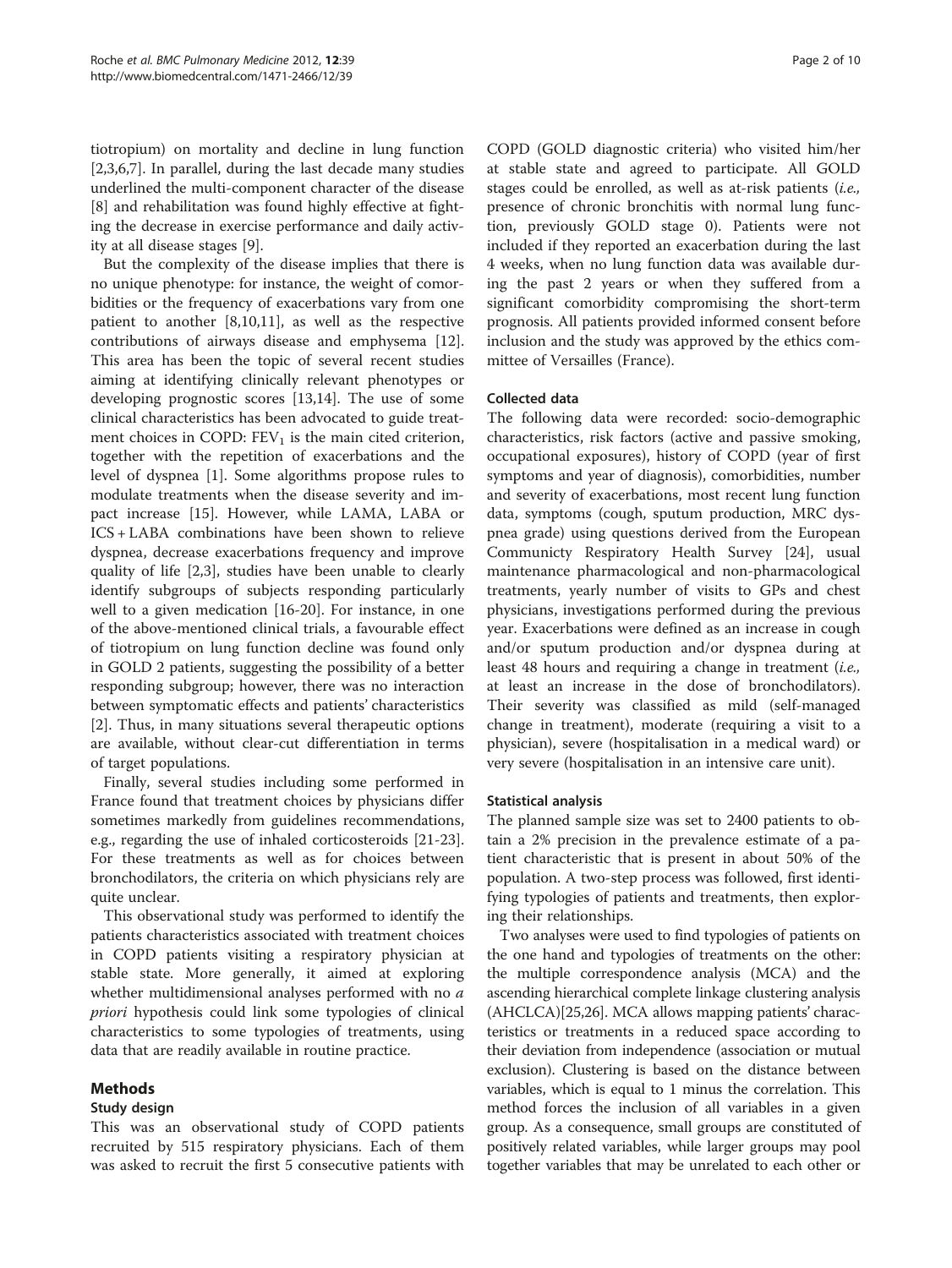even negatively related. Results of MCA and AHCLCA were combined to find a typology.

Once groups of patient characteristics and groups of treatments were defined, multiple logistic regression was used to assess (i) associations between each clinical subtype and the 6 treatment subgroups and (ii) associations between each treatment subgroup and the 6 clinical subtypes, to identify the clinical subtype to which a given treatment type is preferentially prescribed or in which it is underprescribed. These two approaches should provide convergent but not exactly similar results because the odds ratios measuring associations between clinical subtypes and treatment subgroups are not adjusted on the same set of covariates (adjustment on other treatment subgroups in one case and on other clinical subtypes in the other). Canonical analysis of correspondence (CAC) [[25,26](#page-9-0)] and more precisely principal component analysis (PCA) with respect to instrumental variables [\[27](#page-9-0)] was then used to map treatment variables and patient characteristics in a reduced space and identify (without any clustering) which patient characteristics are associated to which treatments. Two canonical redundancy analyses were performed: the first one with prescribed COPD medication including oxygen therapy as response variables (16 variables), the second with other (i.e., non-pharmacological) COPD treatments and patient follow-up variables (8 variables: number of antibiotic courses, homeopathy, flu vaccine, pneumococcal vaccine, chest physiotherapy, frequency of visits to respiratory physician, frequency of visits to general practitioners and frequency of lung function tests).

More details on these methods can be found in the electronic supplementary material.

### Results

### Population and treatments characteristics

About 3000 respiratory physicians (i.e., all French respiratory physicians) were contacted; 515 accepted to participate and were compared to a random sample of 245 non-participating physicians: no significant difference was found in terms of type of clinical practice (general hospital, university hospital, private practice). The 515 participating physicians were harmoniously distributed on the whole French mainland territory. They recruited 2494 patients, among whom recent lung function data was unavailable in only 10 (protocol deviations). The general characteristics and treatments of the population are summarized in Table [1.](#page-3-0)

## Definition of clinical subtypes by MCA, clustering and their combination

Detailed results of MCA and cluster analysis of clinical subtypes are provided in the electronic supplementary

material. Altogether, MCA allowed defining 9 groups within the first four interpretable axes, while 7 clusters were identified from clustering. Putting all these results together lead to define 6 clinical subtypes (Table [2](#page-4-0)). It has to be noted that these subtypes are not exclusive: for instance, a given patient may belong to subtype 4 (women) and subtype 1 (mild severity).

## Treatment subgroups defined by MCA, clustering and their combination

Detailed results of MCA and cluster analysis of treatment characteristics are provided in the electronic supplementary material. Briefly, again four axes of the correspondence analysis were interpretable and MCA allowed defining 5 groups while clustering found 6 clusters. The combination of ordination and clustering lead to distinguish 6 treatment subgroups (Table [3](#page-5-0)). Oral corticosteroids belong to treatment subgroup 1 (nebulised treatments) because they can be associated with (i.e., they are not negatively related to) nebulised drugs. MCA and clustering show that treatments subgroups 1 and 2 (fixed ICS + LABA combinations) are usually mutually exclusive (opposite position on axis 1, and linkage at a negative correlation). Like clinical subtypes, treatment subgroups are not exclusive and two types of treatments may therefore be prescribed to the same patient.

## Relationship between clinical subtypes and treatment subgroups

Odds ratio (OR) estimated by the 12 multivariate logistic regressions are presented in Table [4.](#page-5-0) Each row indicates whether the clinical subtype is overrepresented  $(OR > 1)$ or under-represented  $(OR < 1)$  in the prescriptions of each treatment type. Each column indicates if the treatment type is preferably prescribed  $(OR > 1)$  or preferably avoided  $(OR < 1)$  in patients of a given clinical subtype. Odds ratios within the same cell of the table are slightly different because they are not adjusted on the same set of covariates (see the methods section). Overall, the results show that associations are more quantitative than qualitative in that all treatment types are significantly less prescribed to less severe patients (i.e., patients subtype 1) and more prescribed to the most severe (patients subtype 3). More specific associations were as follows: fixed combinations (treatment subgroup 2) are significantly more prescribed to elderly patients (patients subtype 6) while nebulized treatments (treatment subgroup 1) are significantly less prescribed to these patients. Vaccines (treatment subgroup 6) are more prescribed in patients with symptoms of chronic bronchitis (subtype 5) and respiratory support (treatment subgroup 4) is significantly related to clinical subtype 2 (overweight smokers with comorbidities).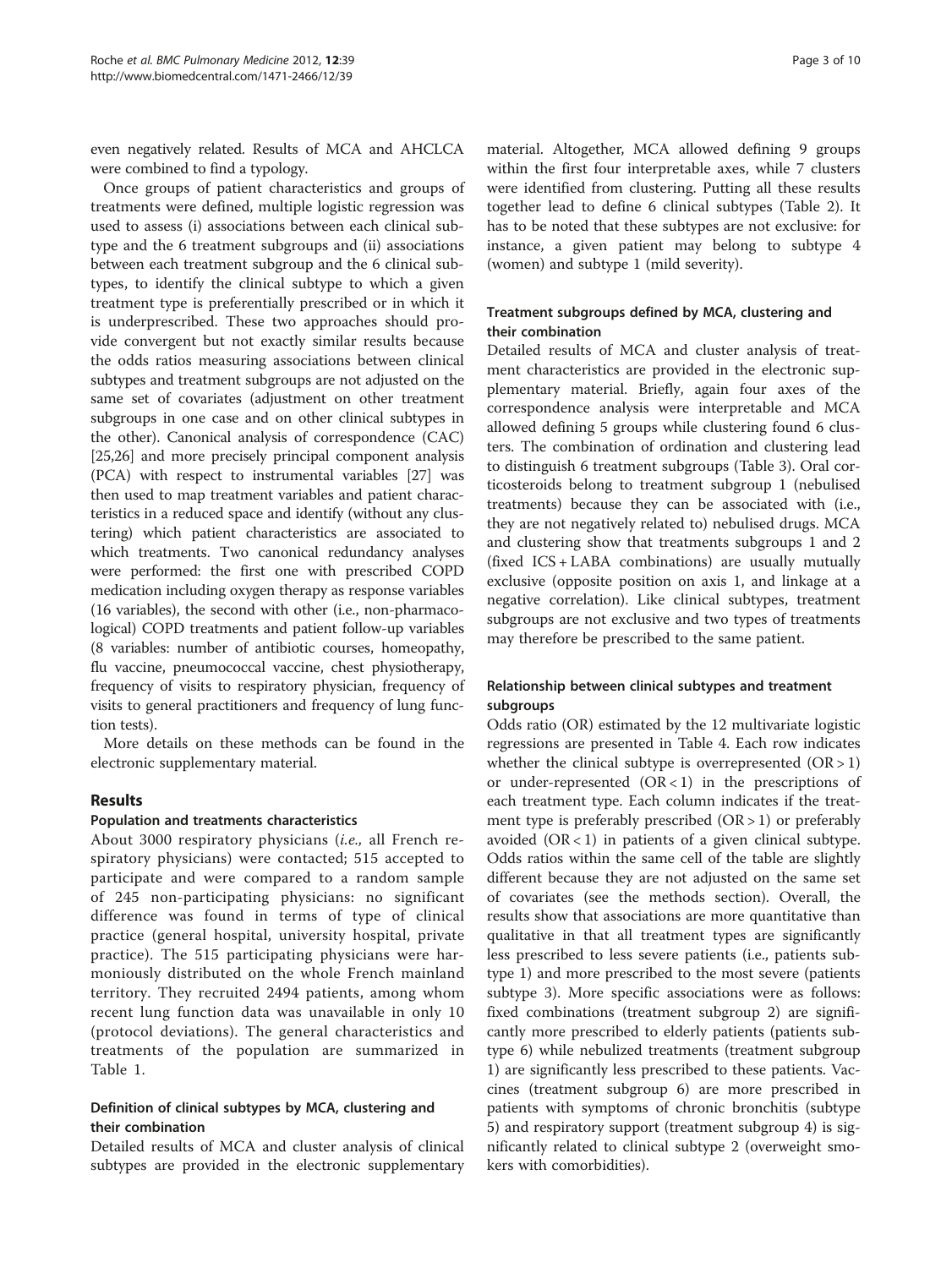#### <span id="page-3-0"></span>Table 1 Patients, investigations, follow-up and treatments characteristics

| $N = 2494$                                                                        | Mean $\pm$ SD or%                    |
|-----------------------------------------------------------------------------------|--------------------------------------|
| Age (years)                                                                       | $67.0 \pm 10.6$                      |
| Male (%)                                                                          | 78%                                  |
| Body mass index ( $kg/m2$ )                                                       | $25.84 \pm 5.17$                     |
| Smokers / ex-smokers                                                              | 25.6% / 62.4%                        |
| Chronic bronchitis without airflow obstruction / COPD                             | 23.7% / 76.3%                        |
| (GOLD stage): 1 / 2 / 3 / 4                                                       | 2.9% / 29.7% / 26.1% / 17.6% /       |
| $FEV1$ (L/sec)                                                                    | $53.1 \pm 19.6$                      |
| Duration of chronic bronchitis / COPD (years)                                     | $8.0 \pm 7.8$                        |
| Chronic cough / sputum production                                                 | 70.5% / 72.2%                        |
| Chronic cough with sputum production by GOLD stage in COPD patients: GOLD 1/2/3/4 | 62.0% / 71.9% / 72.4% / 76.4%        |
| Modified Medical Research Council dyspnea grade: 1 / 2 / 3 / 4 / 5                | 14.2% / 30.3% / 30.5% / 16.2% / 6.1% |
| At least one exacerbation during the last 12 months                               | 86.3%                                |
| Number of exacerbations per year                                                  |                                      |
| -Mild / moderate (oral corticosteroids or antibiotics)                            | $1.4 \pm 2.3 / 1.6 \pm 1.7$          |
| -Severe (hospitalization) / very severe (intensive care unit)                     | $0.3 \pm 0.8 / 0.0 \pm 0.2$          |
| Comorbidities                                                                     |                                      |
| -CHD / CHF / RVF                                                                  | 14.9% / 6.5% / 7.2%                  |
| -Asthma / bronchiectasis / sleep apnea syndrome                                   | 11.9% / 6.3% / 8.6%                  |
| -Depression                                                                       | 7.9%                                 |
| Investigations and follow-up during the past 12 months                            |                                      |
| -Arterial blood gases / EKG                                                       | 70.0% / 68.8%                        |
| -CT-scan / echocardiography                                                       | 61.6% / 50.6%                        |
| -Sleep oximetry / polysomnography                                                 | 23.2% / 15.4%                        |
| -6MWT                                                                             | 27.9%                                |
| Visits to respiratory physicians / GPs                                            | $2.6 \pm 1.7 / 6.7 \pm 4.1$          |
| Treatments                                                                        |                                      |
| -ICS / Fixed ICS + LABA combinations                                              | 22.8% / 51.5%                        |
| -SABA / SABA + SAMA                                                               | 34.9% / 29.9%                        |
| -LABA / LAMA                                                                      | 26.6% / 17.0%                        |
| -Theophylline / oral corticosteroids                                              | 8.3% / 4.5%                          |
| -LTOT / LTNIV                                                                     | 16.6% / 4.8%                         |
| -Influenza / pneumococcal vaccines                                                | 81.2% / 58.2%                        |
| -Rehabilitation during the last 2 years                                           | 26.9%                                |

CHD: coronary heart disease; CHF: congestive heart failure; RVF: right ventricular failure; EKG: electrocardiogram; 6MWT: 6-minutes walk test; GP: general practitioner; ICS: inhaled corticosteroids; SABA/LABA: short/long-acting beta-agonists; SAMA/LAMA: short/long-acting anticholinergics; LTOT/LTNIV: long-term oxygen therapy / non-invasive ventilation.

## Overall relationships between patients' characteristics and pharmacological and non-pharmacological treatments

Only 6.23% of variations in the use of pharmacological treatments are explained by patient characteristics as described by 6 families of variables: Table [5](#page-6-0) shows the components of each of these families and the percentage of treatment variations that it explained. Altogether, the described associations are vague and reflect trends or tendencies rather than tight relations. Significant explanatory variables for components of care other than medications are shown in Table [6.](#page-6-0) Altogether, 14.29% of variations of these components of care are explained by patient characteristics.

## **Discussion**

In this large sample of COPD patients cared for by respiratory physicians, several approaches to factorial analysis were used in a step by step manner to identify associations between administered treatments on the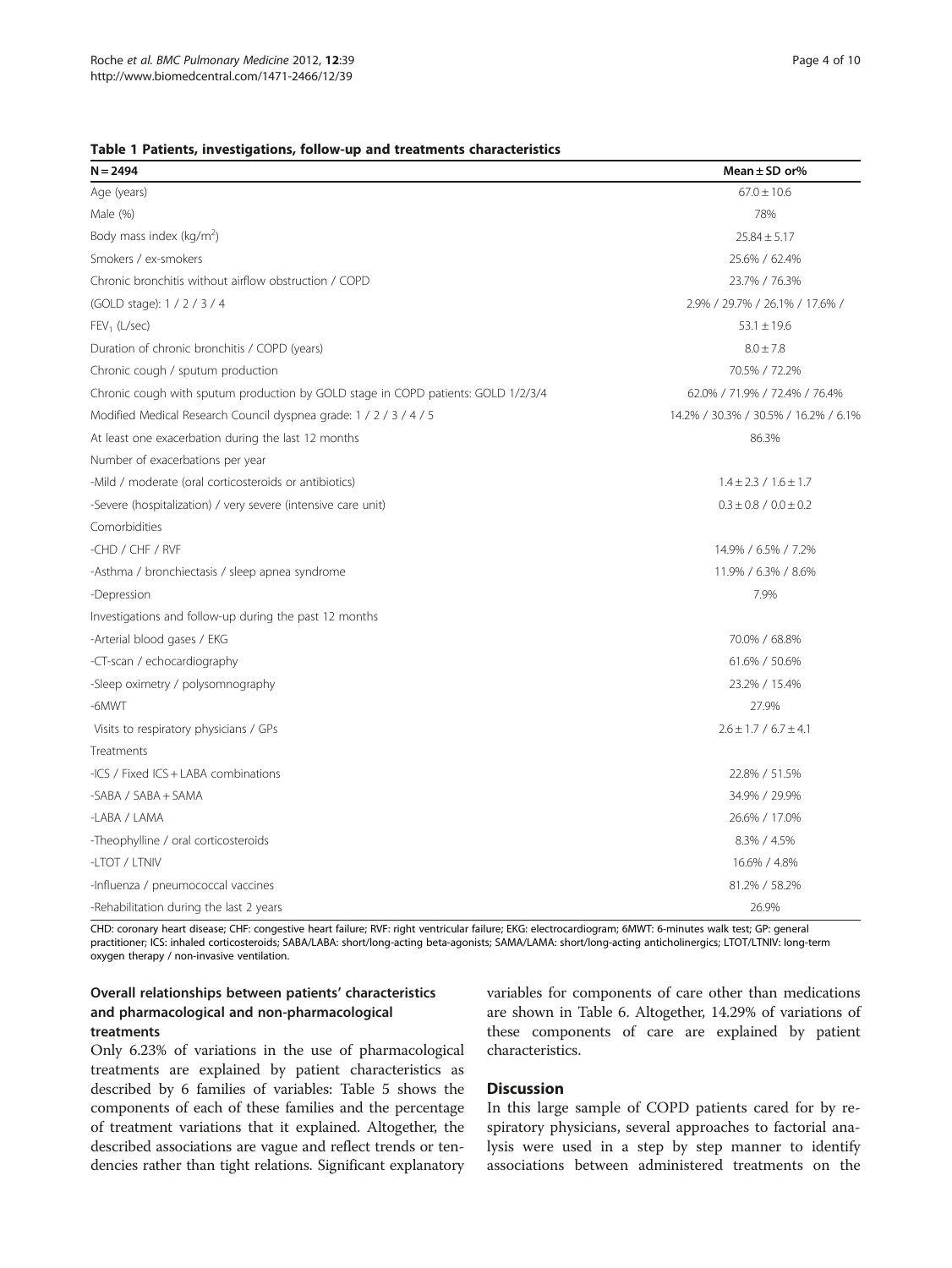| <b>Clinical subtypes</b>                                                   | Description, frequency and associated treatment type                                                                                                                                                                                                                                                                                                                                                                                                       |  |  |
|----------------------------------------------------------------------------|------------------------------------------------------------------------------------------------------------------------------------------------------------------------------------------------------------------------------------------------------------------------------------------------------------------------------------------------------------------------------------------------------------------------------------------------------------|--|--|
| 1 : Exposed but not severely impaired patients                             | Exposed to tobacco smoke or occupational smokes, toxic gaz or dust.<br>No severe airflow obstruction (VEMS $>$ 60%). MRC grade 0 (maximum MRC grade = 2).                                                                                                                                                                                                                                                                                                  |  |  |
|                                                                            | 9.62%* of patients met the first three conditions.                                                                                                                                                                                                                                                                                                                                                                                                         |  |  |
|                                                                            | Patients of this clinical subtype are underrepresented in all treatment subgroups and<br>particularly respiratory support (treatment group 4: $OR = 0.198$ ). All treatment types are<br>less prescribed to this clinical subtypes and particularly respiratory support<br>(treatment subgroup 4: OR = 0.255).                                                                                                                                             |  |  |
| 2 : Overweight smokers with high blood pressure and<br>other comorbidities | Sleep apnea. Men. Robust stature (weight >80 kg). Current smokers.<br>Underwent polysomnography. High blood pressure. Large variety of other<br>comorbidities. Rather mild or moderate MRC grade.                                                                                                                                                                                                                                                          |  |  |
|                                                                            | 6.50%* of patients met the first three conditions.                                                                                                                                                                                                                                                                                                                                                                                                         |  |  |
|                                                                            | Patients of this clinical subtype are overrepresented among prescriptions of<br>respiratory support (treatment subgroup 4: $OR = 3.625$ ) and<br>underrepresented among prescriptions of vaccines<br>(treatment subgroup 6: $OR = 0.581$ ).                                                                                                                                                                                                                |  |  |
| 3 : Severe airflow obstruction                                             | Severe dyspnea (MRC grade 4 or 5). Low FEV <sub>1</sub> ( $<$ 50%) and FVC. Chronic right<br>ventricular failure. Emphysema. Many investigations performed or prescribed including<br>lung CT-scan, bronchoscopy, DLCO, 6-min walking test, sleep oxymetry, arterial blood<br>gases, exercise testing, echocardiography, EKG, lung scintigraphy.                                                                                                           |  |  |
|                                                                            | 16.06%* of patients met the first two conditions.                                                                                                                                                                                                                                                                                                                                                                                                          |  |  |
|                                                                            | Patients of this clinical subtype are overrepresented in all treatment subgroups and<br>particularly respiratory support (treatment subgroup $\overline{4}$ : OR = 6.214). All treatment<br>subgroups are more prescribed to this clinical subtype, and particularly respiratory<br>support (treatment subgroup 4: $OR = 7.381$ ).                                                                                                                         |  |  |
| 4: Women                                                                   | Women. Small stature (< 66 kg, < 165 cm). Small respiratory capacity (FEV <sub>1</sub> < 1 l,<br>FVC < 2 l). 60 years old or more. MRC grade can be severe. Often living alone. Possibly<br>depressive. Living in town. Associated asthma is possible. Were prescribed reversibility<br>testing.                                                                                                                                                           |  |  |
|                                                                            | 12.70% of patients met the first three conditions.                                                                                                                                                                                                                                                                                                                                                                                                         |  |  |
|                                                                            | Patients of this clinical subtype are not significantly overrepresented or<br>underrepresented in any treatment subgroup and no treatment subgroup is<br>significantly more (or less) prescribed to this clinical subtype<br>(no special treatment for women).                                                                                                                                                                                             |  |  |
| 5 : Patients with symptoms of chronic bronchitis                           | Chronic cough and sputum production, chronic bronchitis. Fibrous or cavity sequelae<br>and bronchiectasis in some patients. Not strongly related to MRC grade but rather<br>moderate.                                                                                                                                                                                                                                                                      |  |  |
|                                                                            | 67.07%* of patients met the first three conditions.                                                                                                                                                                                                                                                                                                                                                                                                        |  |  |
|                                                                            | Patients of this clinical subtype are not significantly overrepresented or<br>underrepresented in any treatment subgroup except for vaccines (type 6: $OR = 2.210$ )<br>and no treatment subgroup except for type 6 is significantly more (or less) prescribed<br>to this clinical subtype                                                                                                                                                                 |  |  |
| 6 : Elderly patients with cardiovascular comorbidity                       | Age > 75 years. Heart diseases: heart failure, ischemic heart disease or other<br>cardiovascular diseases. Not strongly related to MRC grade but rather moderate.<br>High blood pressure. Possible peripheral artery disease and cancer.                                                                                                                                                                                                                   |  |  |
|                                                                            | 11.06% <sup>*</sup> of patients met the first and at least one of the 3 other conditions.                                                                                                                                                                                                                                                                                                                                                                  |  |  |
|                                                                            | Patients of this clinical subtype are significantly underrepresented in nebulised<br>treatment (treatment subgroup 1: $OR = 0.686$ ) and overrepresented in fixed<br>combinations (treatment subgroup 2: $OR = 1.335$ ) and vaccines<br>(treatment subgroup 6: $OR = 1.335$ ). Nebulised treatments are significantly less<br>prescribed to this clinical subtype. Fixed combinations and vaccines are significantly<br>more prescribed to these patients. |  |  |

## <span id="page-4-0"></span>Table 2 Clinical subtypes identified by combination of multiple component and clustering analyses, and their relations with treatment subgroups

Associated treatment subgroups (see Table [3\)](#page-5-0) are those obtained through logistic regressions (see Table [4](#page-5-0)).

\* The sum of percentages is larger than 100% because clinical subtypes are not exclusive. For example the same patient may belong to subtype 1 and 6.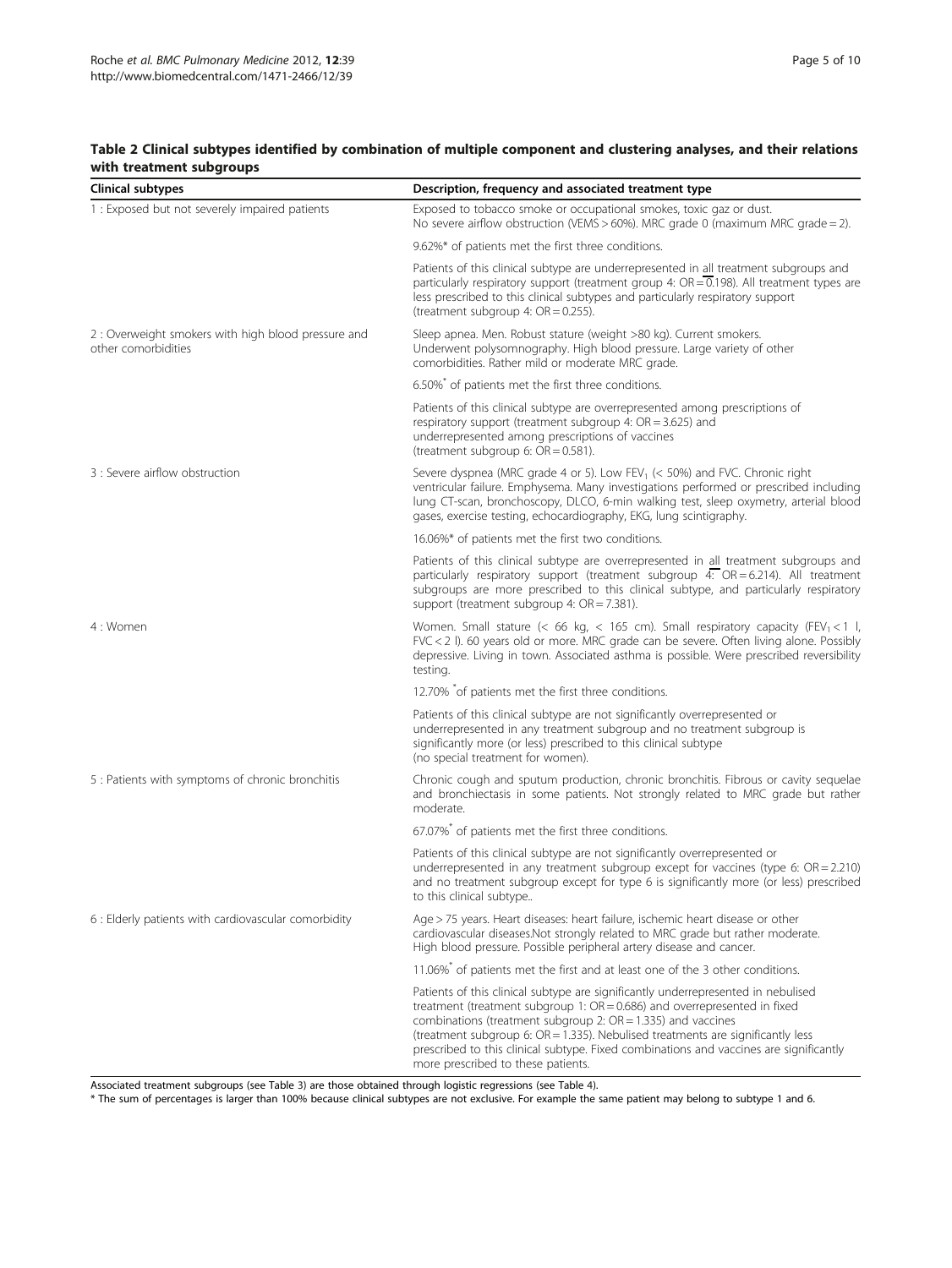| <b>Treatment subgroups</b>                                             | <b>Description, frequency</b>                                                                                                                                                                                        |  |  |
|------------------------------------------------------------------------|----------------------------------------------------------------------------------------------------------------------------------------------------------------------------------------------------------------------|--|--|
| 1: Nebulised treatments                                                | Nebulised anticholinergics and/or beta2 agonists. Less frequently, nebulised<br>corticosteroids.                                                                                                                     |  |  |
|                                                                        | One of the first two treatments was prescribed to 45.55% of patients.                                                                                                                                                |  |  |
| 2: Fixed combinations                                                  | Combinations of long acting beta 2 agonist and corticosteroids.                                                                                                                                                      |  |  |
|                                                                        | These combinations were prescribed to 51.44% of patients.                                                                                                                                                            |  |  |
| 3 : LABA and inhaled corticosteroids prescribed separately             | LABA and inhaled corticosteroids, co-prescribed in 91.2% of patients who<br>receive one and/or the other outside of a fixed combination.                                                                             |  |  |
|                                                                        | Such "separate associations" were prescribed to 16.03% of patients.                                                                                                                                                  |  |  |
| 4: Non-invasive ventilation and oxygen therapy                         | Ventilation or oxygen therapy. Respiratory support may be<br>prescribed with respiratory rehabilitation.                                                                                                             |  |  |
|                                                                        | One of the first two therapies was prescribed to 18.71% of patients.                                                                                                                                                 |  |  |
| 5: Fixed combinations of short-acting anticholinergic and $β2$ agonist | These treatments are not prescribed in patients who receive long acting<br>anticholinergics. Prescription of a fixed combination of LABA and ICS is<br>possible and independent (neither association nor exclusion). |  |  |
|                                                                        | These fixed combinations were prescribed to 29.85% of patients.                                                                                                                                                      |  |  |
| 6: Flu and pneumococcal vaccines                                       | Flu or pneumococcal vaccines and antibiotics, sometimes associated with<br>chest physiotherapy.                                                                                                                      |  |  |
|                                                                        | At least one of the two first vaccines and antibiotics were prescribed to<br>39.83% of patients.                                                                                                                     |  |  |

## <span id="page-5-0"></span>Table 3 Treatment subtypes identified by combination of multiple component and clustering analyses

#### Table 4 Multivariate logistic regressions: Odds ratio for associations between each clinical subtype and treatment subgroups (first line of each cell in a row) and each treatment subgroup and clinical subtypes (second line of each cell in a column, in italic)

| Odds ratio                    | Trt type 1                     | Trt type 2            | Trt type 3                                                             | Trt type 40                                                                                                                                   | Trt type 5         | Trt type 6         |  |
|-------------------------------|--------------------------------|-----------------------|------------------------------------------------------------------------|-----------------------------------------------------------------------------------------------------------------------------------------------|--------------------|--------------------|--|
|                               | <b>Nebulised</b><br>treatments | Fixed<br>combinations | <b>LABA and inhaled</b><br>corticosteroids<br>prescribed<br>separately | <b>Fixed combinations</b><br>Non-invasive<br>ventilation and<br>of short acting<br>oxygen therapy<br>anticholinergic and<br>$\beta$ 2 agonist |                    |                    |  |
| Clinical type 1               |                                |                       |                                                                        |                                                                                                                                               |                    |                    |  |
| Exposed but not               | $0.611^{3}$                    | $0.713$ <sup>1</sup>  | $0.581$ <sup>1</sup>                                                   | $0.198^{4}$                                                                                                                                   | $0.592^2$          | $0.575^3$          |  |
| severely impaired<br>patients | $0.636^2$                      | $0.800^0$             | $0.686^{\dagger}$                                                      | $0.255^3$                                                                                                                                     | 0.637 <sup>2</sup> | $0.500^{4}$        |  |
| Clinical type 2               |                                |                       |                                                                        |                                                                                                                                               |                    |                    |  |
| Overweight smokers            | $0.781^{0}$                    | $0.907^0$             | $0.891^{0}$                                                            | $3.625^{4}$                                                                                                                                   | $1.060^{\circ}$    | $0.581^2$          |  |
| with comorbidities            | $0.877^{0}$                    | $0.939^{0}$           | $1.004^0$                                                              | $4.396^{4}$                                                                                                                                   | $1.221^{0}$        | $0.762^{\circ}$    |  |
| Clinical type 3               |                                |                       |                                                                        |                                                                                                                                               |                    |                    |  |
| Severe airflow                | $1.636^{3}$                    | $1.605^3$             | $1.580^1$                                                              | $6.214^{4}$                                                                                                                                   | $1.382^{\dagger}$  | $1.606^3$          |  |
| obstruction                   | $1.683^{4}$                    | $1.455^{3}$           | $1.207^{0}$                                                            | $7.381^{4}$                                                                                                                                   | $1.381^{2}$        | $2.095^{4}$        |  |
| Clinical type 4               |                                |                       |                                                                        |                                                                                                                                               |                    |                    |  |
| Women                         | $1.142^0$                      | $0.952^0$             | $1.293^0$                                                              | $0.821^{0}$                                                                                                                                   | $1.250^{0}$        | $1.105^0$          |  |
|                               | $1.097^0$                      | $0.868^{\rm O}$       | $1.274^{0}$                                                            | $1.101^{0}$                                                                                                                                   | $1.254^{0}$        | $1.194^{0}$        |  |
| Clinical type 5               |                                |                       |                                                                        |                                                                                                                                               |                    |                    |  |
| Symptoms of chronic           | $1.116^{0}$                    | $0.986^0$             | $0.868^0$                                                              | $1.117^{0}$                                                                                                                                   | $1.095^{\circ}$    | 2.210 <sup>4</sup> |  |
| bronchitis                    | $1.161^{0}$                    | $1.083^{0}$           | $0.912^{0}$                                                            | $1.243^{0}$                                                                                                                                   | $1.107^{0}$        | $2.221^{4}$        |  |
| Clinical type 6               |                                |                       |                                                                        |                                                                                                                                               |                    |                    |  |
| Elderly patients with         | $0.686^2$                      | $1.335^{\dagger}$     | $1.022^0$                                                              | $1.308^{0}$                                                                                                                                   | $0.954^{0}$        | 1.441 <sup>2</sup> |  |
| cardiovascular<br>comorbidity | 0.733'                         | 1.323'                | $0.899^0$                                                              | $1.200^0$                                                                                                                                     | $1.087^{0}$        | 1.351 <sup>1</sup> |  |

All models included the 6 treatment or clinical subtypes as covariates. Figures in bold are significantly different from 1 and exponent indicates the class of p values of the log-likelihood test:  $^0$  for p > 0.05,  $^1$  for p  $\leq$  0.05,  $^2$  for p < 0.01,  $^3$  for p < 0.001 and  $^4$  for p < 0.0001.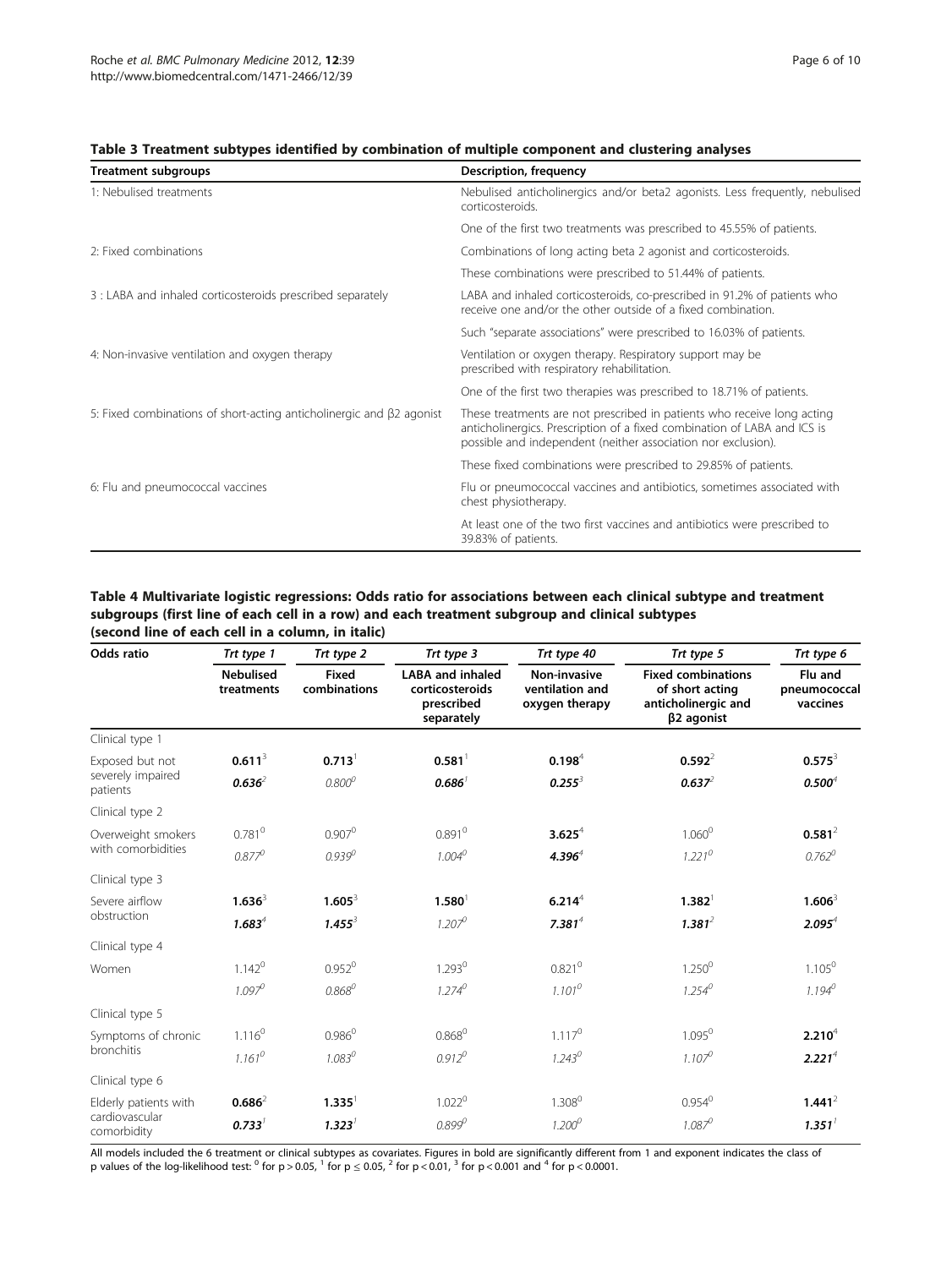| Family                                                       | Selected variables                                                                                                                                                                                        | Adjusted $R^2$ | P value |
|--------------------------------------------------------------|-----------------------------------------------------------------------------------------------------------------------------------------------------------------------------------------------------------|----------------|---------|
| Socio-demographics                                           | stature, age, lifestyle (living alone,),                                                                                                                                                                  | 0.0047         | 0.001   |
| History of COPD and comorbidities                            | history of right ventricular failure, emphysema, sleep apnea,<br>asthma, dyspnea, chronic sputum production, ischemic heart disease.                                                                      | 0.01998        | 0.001   |
| Symptoms the days of visit                                   | dyspnea (MRC), chronic bronchitis                                                                                                                                                                         | 0.02515        | 0.001   |
| Lung function                                                | $FEV1$ , $FEV1%$ , $FVC$ ,                                                                                                                                                                                | 0.02120        | 0.001   |
| Exacerbations and smoking status                             | number of exacerbations, current smoking, current occupational exposure to<br>dust or smoke                                                                                                               | 0.00626        | 0.00494 |
| Investigations<br>(d. stands for done and p. for prescribed) | sleep oxymetry d., walking test d., arterial blood gases d., scintigraphy d.,<br>polysomnography d., ECG d., VO <sup>2</sup> max d., VO <sup>2</sup> max p., 6MWT p., DLCO p.,<br>scintigraphy p., EKG p. | 0.03927        | 0.001   |

<span id="page-6-0"></span>Table 5 Explanation of the overall treatment variation by 6 families of clinical variables

The order of variables is the order of their contribution to the explanation of the variation of COPD treatments. d.: done; p.: prescribed.

one hand, and clinical subtypes on the other. Firstly, multiple correspondence and cluster analyses allowed identification of sufficiently robust clinical and treatment subgroups. Then canonical analysis of redundancy showed that the fraction of variation in pharmacological treatments explained by patient characteristics was small (6.23%) and half that observed for non-pharmacological treatments. This approach appears useful to identify areas of uncertainty in prescription choices by physicians.

#### Strengths and limitations of the study

Using factor analyses was justified primarily by (i) the large number of patients characteristics and possible therapies as well as (ii) the known wide overlap between GOLD stages of airflow obstruction for most clinical variables used to describe patients (such as dyspnea or exacerbation frequency), which makes it difficult to identify subtypes using conventional analysis. Factor analysis is basically a descriptive approach that summarizes associations without any a priori hypothesis. Indeed, it confirmed that many factors other than  $FEV<sub>1</sub>$  add to the description of the population: risk factors, symptoms (chronic bronchitis, dyspnea), comorbidities, demographics (age, gender) and anthropometric characteristics (weight) are also important contributors to characterization. The main limitation of these methods is their high dependency on active variables that participate to the construction of axes. Addition or subtraction of some variables (characteristics) may change the typology. Moreover, the choice of characteristics constituting one group (subtype) is not fully objective (preferential collection of characteristics that are believed to be relevant). Thus, the choice of recorded variables may be questioned: some variables that may predict treatment choices may have been omitted when building the case-report form; this could participate to explain why clinical characteristics as a whole were poorly associated to treatment subgroups. However, it must be outlined that the selection of collected data included all patients and disease characteristics that are routinely accessible to any practitioner: therefore, if some additional information was lost (e.g., degree of emphysema on CT-scan, lung volumes or diffusion capacity, characteristics of airway inflammation as measured in induced sputum), it would not be relevant in routine clinical practice.

The large sample size of the present study provides a good power for detecting associations (80% chance of detecting a true correlation of 0.057 and 70% chance of detecting a true correlation of 0.05) and therefore allows considering that, if some real relations are not detected, they would be very small and of no clinical relevance.

| Table 6 Explanation of overall variation in non-pharmacological care (other treatments and follow up) by 6 families of |  |  |  |
|------------------------------------------------------------------------------------------------------------------------|--|--|--|
| variables                                                                                                              |  |  |  |

| Family                                                       | Selected variables                                                                                                                                                                                               | Adjusted $R^2$ | P value |
|--------------------------------------------------------------|------------------------------------------------------------------------------------------------------------------------------------------------------------------------------------------------------------------|----------------|---------|
| Socio-demographics                                           | age, weight, town, gender                                                                                                                                                                                        | 0.02517        | 0.001   |
| History of COPD and comorbidities                            | emphysema, chronic sputum production, dyspnea, history of<br>right ventricular failure, bronchiectasis, ischemic heart disease,<br>asthma, cough, depression, heart failure.                                     | 0.04009        | 0.001   |
| Symptoms the days of visit                                   | dyspnea (MRC), chronic bronchitis                                                                                                                                                                                | 0.05125        | 0.001   |
| Lung function                                                | FEV <sub>1</sub> , FEV <sub>1</sub> %, reversibility testing, FVC                                                                                                                                                | 0.03641        | 0.001   |
| Exacerbations and smoking status                             | number of exacerbations, current smoking, current<br>occupational exposure to dust or smoke                                                                                                                      | 0.04385        | 0.001   |
| Investigations<br>(d. stands for done and p. for prescribed) | 6MWT d., CT-scan d., echocardiography d., arterial blood gases d.,<br>scintigraphy. d., nocturnal oxymetry d., 6MWT p., arterial blood<br>gases p., EKG d., DLCO p., fiberoptic bronchoscopy d., DLCO d., EKG p. | 0.07245        | 0.001   |

The order of variables is the order of their contribution to the explanationof the variation of COPD treatments.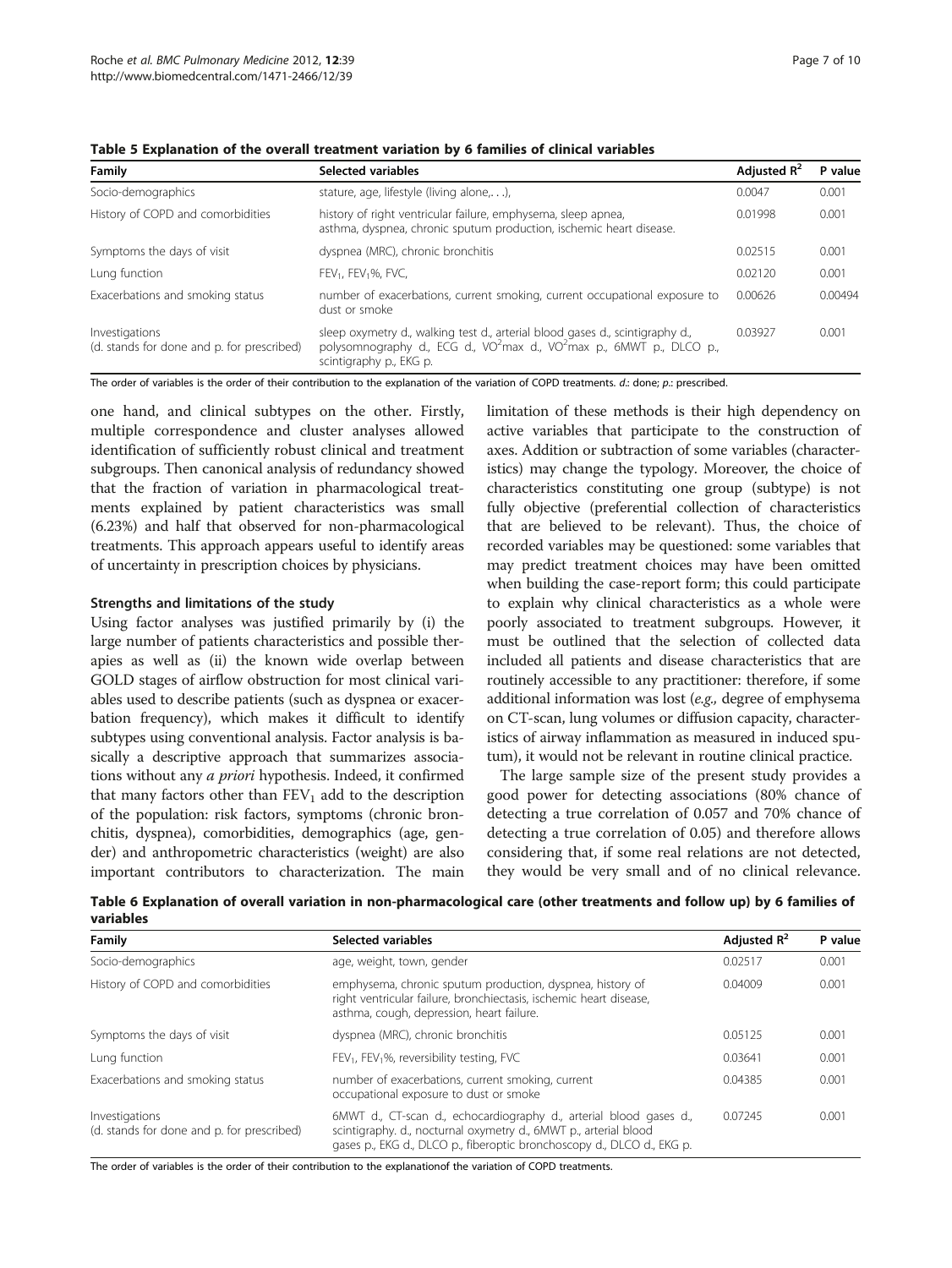However, it might also be that treatment choices rely on factors completely different from those recorded in our study. We believe that this last explanation is rather unlikely since virtually all routinely collected clinical and lung function characteristics of COPD were assessed.

Another limitation to be addressed relates to the statistical methods used for factorial analyses: a group of redundant characteristics (information) may be well represented because of their association (redundancy) while an independent clinically relevant information could be lost in the blank noise and not be well represented by the interpretable axes. The risk of such an event is minimized by the use of 3 different statistical approaches that search for associations through different procedures. For example, cluster analysis does not lose any variable in the blank noise.

We did not include the new GOLD classification (A-B-C-D) [[1\]](#page-8-0) into the analyses, Indeed, our purpose was to study the relationship between treatment decisions and patients' characteristics with no a priori hypothesis rather than to test the relations between treatments and already defined patients subgroups such as those proposed in the new GOLD document. Interestingly, the variables that participate most to the definition of the patients subgroups identified by cluster analyses actually do not fit with those used in the GOLD A-B-C-D classification (see Table [2\)](#page-4-0). Therefore, this classification is quite unlikely to by closely related to treatment choices. Finally, the new GOLD classification was not available when the study was performed, and could therefore not be used *per se* for treatment choices by physicians.

While care for COPD is quite heterogeneous in Europe, the present study was performed in only one European country where local guidelines (taking into account the GOLD documents) exist and have been widely disseminated, Therefore, it might have been hypothesized that practice would be more homogeneous than in a multinational survey. Even though, it remained difficult to determine how physicians make their choices.

## Associations between treatments and clinical characteristics

There appeared to be separate gradients in the use of ICS + LABA, short acting bronchodilators, nebulised treatments and oral corticosteroids, and respiratory support. Such data suggest that several independent (at least in part) factors influence treatment choices. The very low variation of pharmacological treatments explained by clinical subtype is in line with data from other studies, which showed that the treatment of COPD is notably heterogeneous, either for stable disease or exacerbations. This can be due to several factors. Firstly, some physicians may have their own "specific" and "patient-independent" therapeutic habits. This could have prevented us from detecting

an overall strategy since the investigator effect could not be taken into account due to the too low number of patients per physician. Secondly, the investigator's therapeutic strategy may depend mostly on what was already prescribed to the patient in the past. This might not be detected since this was a cross-sectional study, providing only a snapshot of the situation at a given time and preventing from capturing the evolution of the treatment strategy over time. In addition, we did not record treatment changes that were decided during the visit, which would have allowed us to detect how new prescriptions were influenced by previous treatments. Thirdly and most importantly, physicians may consider that currently available treatments are not markedly different in terms of efficacy and safety profile. This would be in accordance with the impossibility to identify well-defined subgroups of responders or non-responders in recent major treatment trials [[16](#page-9-0)-[20](#page-9-0)]. This can be explained in two ways: either recorded patients characteristics are not the correct predictors of response, or response is not adequately defined (e.g., by  $FEV_1$ , which is used in most studies). Indeed, available guidelines are quite vague about clinical criteria that may allow to choose, e.g., between available classes of inhaled bronchodilators. This relates to the lack of convincing evidence on the superiority of any treatment in welldefined subgroups, even in large randomised controlled trials [\[16,17](#page-9-0)]. Considering these observations, there is a clear need for further research on phenotypes and predictors of response to treatments.

Even though, efforts should also be directed at improving adherence of physicians to guidelines and understanding the determinants of their therapeutic choices. Dissemination is obviously required but also clearly insufficient to ensure wide guidelines implementation and appropriate treatment use. Barriers have to be identified and may relate to guidelines themselves (when unclear or too difficult to implement) but also to physicians (inertia,lack of awareness, familiarity, agreement, self-efficacy, outcome expectancy, ease of prescription, anticipated drawbacks), patients (underlying the importance of taking their preferences into account) or healthcare systems ("external barriers"). These aspects have been extensively reviewed elsewhere, especially in a 2005 Canadian Wokshop focused on asthma and COPD [[28](#page-9-0)].

However, it must also be underlined that explaining 6.23% of treatment variations by patients characteristics is not amazingly low compared to results obtained in other therapeutic areas: in most studies of the same kind with other medications available on the market (e.g., anti-depressants), less than 10% of treatment choices can be attributed to specific patients characteristics. Thus, even if the percentage of explained variation is not large, relationships were found and the two main criteria for the choice of treatments according to current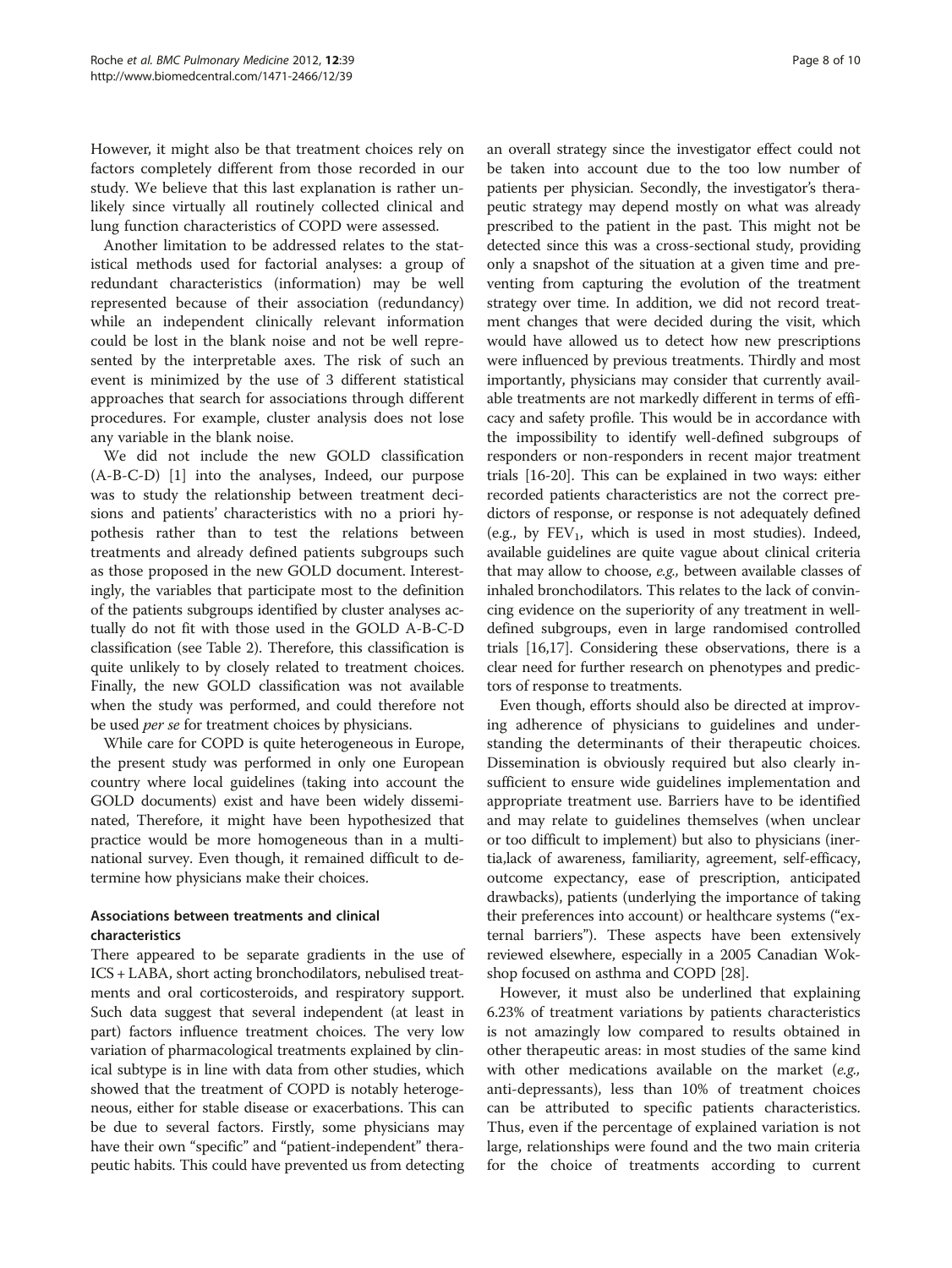<span id="page-8-0"></span>guidelines,  $FEV<sub>1</sub>$  and exacerbations, were confirmed as predictors of treatment choices in MCA and canonical analyses. Moreover, it was possible to go further and find far more associations with other factors including dyspnea and comorbidities. Finally, it must be kept in mind that individual treatment responses were not recorded in the study. Therefore, our findings do not refute the hypothesis of specific phenotypes based on response to treatments. Actually, we cannot test this hypothesis due to the crosssectional nature of the study. While we can conclude that the choice of a given treatment does not markedly relate to patients' characteristics at a given time-point, we cannot exclude that it relates to improvements reported by the patient or recorded by the physician, following the first prescription of this treatment.

The % of variation of non pharmacological treatments that is explained by clinical characteristics of patients represents more than twice the amount of variation of medications for COPD that was explained by these characteristics. Components of care other than medications are thus more dependent upon patient characteristics or/and more stereotyped across physicians than medication strategy, which may suggest greater confidence in the specific (or differentiated) effects of non-pharmacological treatments. Moreover, clinical variables explaining nonpharmacological treatments are not strictly the same as for medications, which reflects the use of different patient characteristics for adjusting different components of care.

### Conclusions

In conclusion, it is clear from this study that, at present, patients' characteristics are not an overwhelming factor for explaining the therapeutic strategy in stable COPD. This suggests the need to rationalize treatment choices. To achieve this, it would be useful to increase our knowledge on clinical subtypes and their association with treatment responses. Such information could be obtained from factor analyses applied on large databases, observational studies and large long-term therapeutic trials: this type of analyses appears capable of identifying patients and treatments subtypes and analysing their relationship. Altogether, the methods used here allow identification of areas of uncertainties in prescriptions and may provide opportunities to identify responders both in clinical trials and in the real life.

#### Abbreviations

6MWT: 6-minutes walk test; AHCLCA: Ascending hierarchical complete linkage clustering analysis; CAC: Canonical analysis of correspondence; CHF: Congestive heart failure; COPD: Chronic obstructive pulmonary disease; EKG: Electrocardiogram; FEV<sub>1</sub>: Forced expiratory volume in one second; FVC: Forced vital capacity; GOLD: Global initiative for obstructive lung disease; GP: General practitioner; ICS: Inhaled corticosteroid; LABA: Long-acting beta2 agonist; LAMA: Long-acting antimuscarinic agent; LTNIV: Long-term non-invasive ventilation; LTOT: Long-term oxygen therapy; MCA: Multiple correspondence analysis; MRC: Medical research council

dyspnea scale/grade; OR: Odds ratio; RVF: Right ventricular failure; SABA: Short-acting beta2 agonist.

#### Competing interests

NR received support for attending scientific meetings and fees for speaking, organizing research or consulting from Almirall, AstraZeneca, Boehringer Ingelheim, Chiesi, GlaxoSmithKline, Hoffman la Roche, Mundipharma, MEDA, Novartis, Nycomed/Altana, Pfizer, TEVA.

HP received support for attending scientific meetings and fees for speaking, consulting from Astra-Zeneca, Boehringer Ingelheim, Chiesi, GlaxoSmithKline, Novartis, Pfizer.

JMM received support for attending scientific meetings from Almirall, AstraZeneca, Boehringer Ingelheim, Chiesi, GlaxoSmithKline, MSD, Novartis, Pfizer.

YM received support for attending scientific meetings and fees for speaking, consulting or research from AstraZeneca, Boehringer Ingelheim, Chiesi, Nycomed/Altana.

BD: no competing interest.

CC received support for attending scientific meetings and fees for speaking, organizing research, or consulting from AstraZeneca, Boehringer Ingelheim, GlaxoSmithKline, Hoffman la Roche, Lilly and Amgen.

#### Authors' contributions

All authors contributed to study design and follow-up, manuscript writing and validation of the final version. NR and BS wrote manuscript drafts. BS coordinated statistical analyses.

#### Acknowledgements

This study was funded by Pfizer and Boehringer Ingelheim France. Initial writing support was provided by Mr Thierry Radeau.

#### Author details

<sup>1</sup> Respiratory and Intensive Care Medicine, Hôtel-Dieu Hospital, AP-HP University Paris Descartes, Paris, France. <sup>2</sup>Respiratory Medicine, Hôpital Saint-Antoine, AP-HP, University Pierre et Marie Curie, Paris, France. <sup>3</sup>Respiratory Medicine, Troyes Hospital, Troyes, France. <sup>4</sup>Parrot Medical Centre Lyon, France. <sup>5</sup>Respiratory Medicine, Libourne Hospital, Libourne, France.<br><sup>6</sup>Respiratory Medicine, Clinique Ambroise Paré, Marseille, France. <sup>7</sup>Bruno. Respiratory Medicine, Clinique Ambroise Paré, Marseille, France. <sup>7</sup>Bruno Scherrer Conseil, Saint-Arnoult en Yvelines, France.

#### Received: 1 November 2011 Accepted: 26 July 2012 Published: 6 August 2012

#### References

- 1. National Heart Lung and Blood Institute: Global Initiative for Chronic Obstructive Lung Disease. NIH, World Health Organization: Global strategy for the diagnosis, management and prevention of chronic obstructive lung disease; 2009. updated 2011. [http://www.goldcopd.](http://www.goldcopd.com) [com.](http://www.goldcopd.com) Last access August 1st, 2012.
- 2. Tashkin DP, Celli B, Senn S, Burkhart D, Kesten S, Menjoge S, Decramer M: A 4-year trial of tiotropium in chronic obstructive pulmonary disease. N.Engl.J Med 2008, 359:1543–1554.
- 3. Calverley PM, Anderson JA, Celli B, Ferguson GT, Jenkins C, Jones PW, Yates JC, Vestbo J: Salmeterol and fluticasone propionate and survival in chronic obstructive pulmonary disease. N Engl J Med 2007, 356:775–789.
- 4. O'Donnell DE, Voduc N, Fitzpatrick M, Webb KA: Effect of salmeterol on the ventilatory response to exercise in chronic obstructive pulmonary disease. Eur Respir J 2004, 24:86–94.
- 5. O'Donnell DE, Fluge T, Gerken F, Hamilton A, Webb K, Aguilaniu B, Make B, Magnussen H: Effects of tiotropium on lung hyperinflation, dyspnoea and exercise tolerance in COPD. Eur Respir J 2004, 23:832–840.
- 6. Celli B, Decramer M, Kesten S, Liu D, Mehra S, Tashkin DP: Mortality in the 4-year trial of tiotropium (UPLIFT) in patients with chronic obstructive pulmonary disease. Am J Respir Crit Care Med. 2009, 180:948-955.
- 7. Celli BR, Thomas NE, Anderson JA, Ferguson GT, Jenkins CR, Jones PW, Vestbo J, Knobil K, Yates JC, Calverley PM: Effect of pharmacotherapy on rate of decline of lung function in chronic obstructive pulmonary disease: results from the TORCH study. Am J Respir Crit Care Med. 2008, 178:332–338.